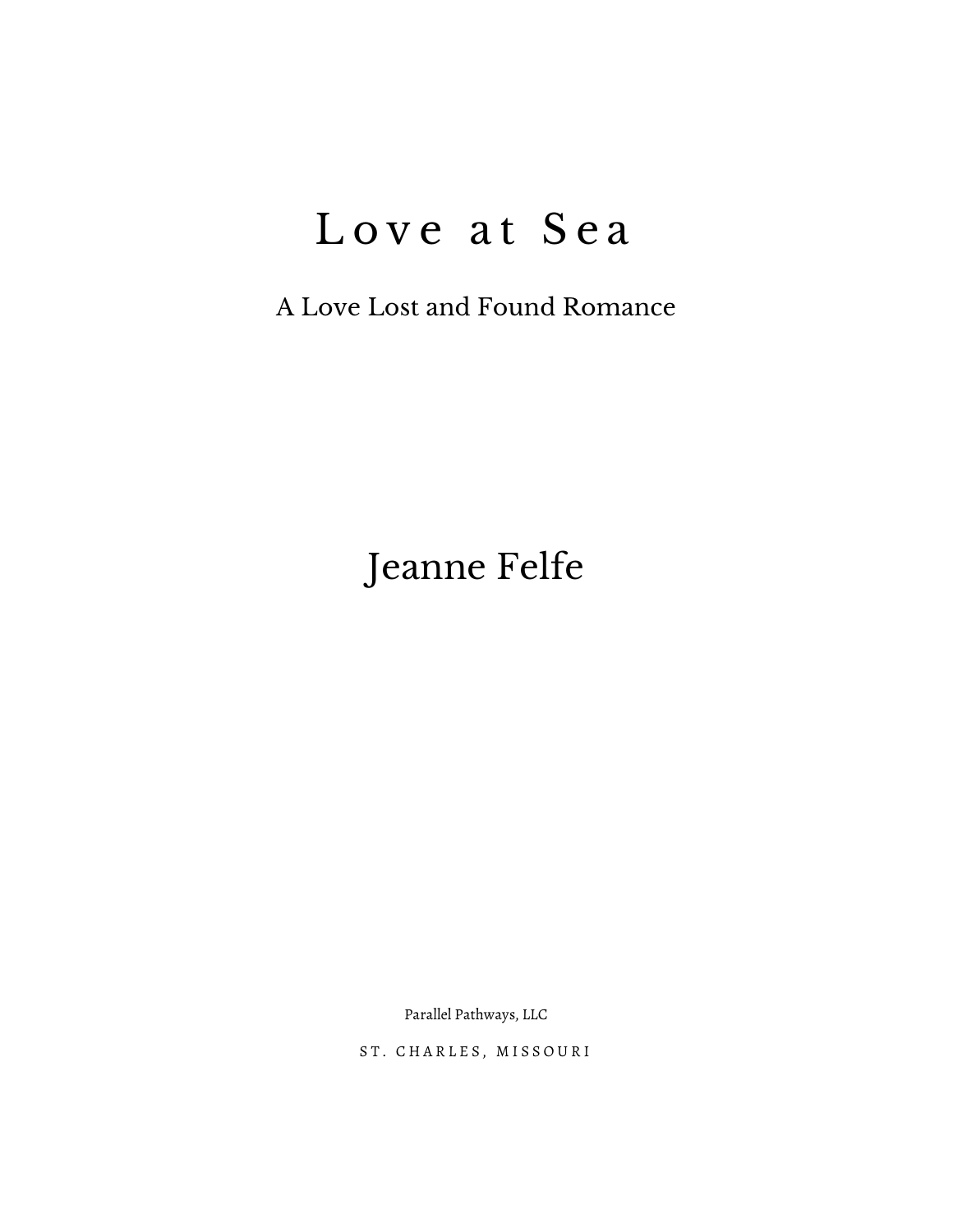Copyright © 2020 by Jeanne Felfe

All rights reserved. No part of this publication may be reproduced, distributed or transmitted in any form or by any means, without prior written permission.

Publisher's Note: This is a work of fiction. Names, characters, places, and incidents are a product of the author's imagination. Locales and public names are sometimes used for atmospheric purposes. Any resemblance to actual people, living or dead, or to businesses, companies, events, institutions, or locales is completely coincidental.

> Published by Parallel Pathways, LLC PO Box 502 St. Charles, MO 63302 (United States of America)

Love at Sea/ Jeanne Felfe -- 1st ed. Originally appeared in Elemental Tales as Born in the Sign @ 2019 by Jeanne Felfe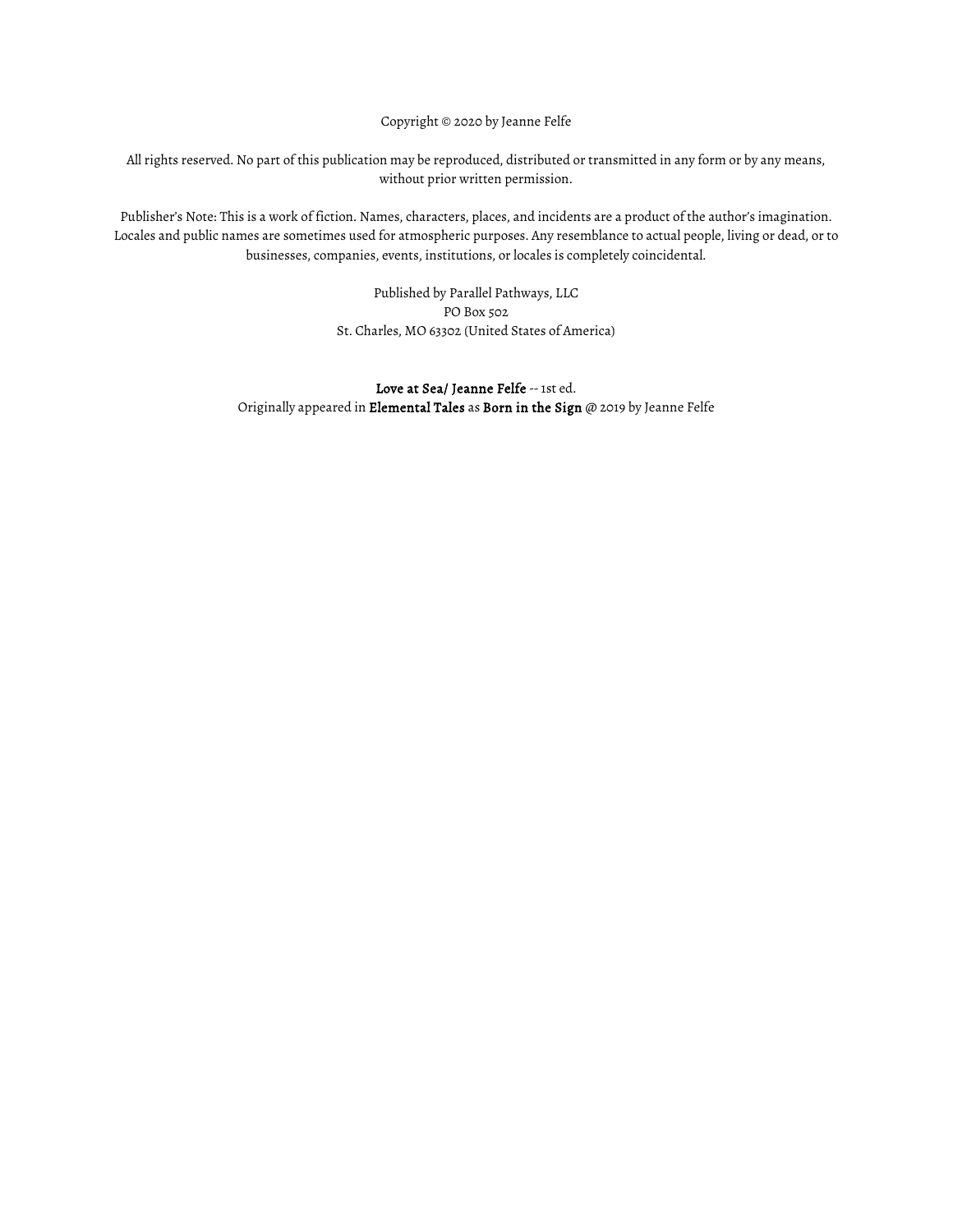## Love at Sea

Until now, Tom Giacano had never gone anywhere. Never done anything. It wasn't that he lacked the means to do so, he just never had, preferring instead to remain ensconced in his stable, predictable life.

Until it wasn't. Predictable. Nor stable.

 $\sim$  \*  $\sim$   $\sim$ 

Tom had planned Anne's surprise fifty-fifth birthday down to the minutest detail. All their friends attended and toasted her double nickel to much fanfare. One week later he dragged home after a soul-sucking day at the office, where too many people wanted too many things, to a nothingness that threatened to swallow him whole. She'd never said a word, never given a hint. He sat stone-faced at the kitchen island—which sported new multi-earth-toned granite Anne had insisted they needed and that he'd only made the final payment on recently—staring at the computer-typed note, re-reading it for the fourth time. *Christ, couldn't she have at least handwritten it?*

*"Tom, the party was truly lovely. You went all out, and I thank you for that. I am sorrier than I can say, but I simply can't continue to pretend I still love you. Can't pretend I'm happy. I haven't been for some time. And I think if you're honest with yourself, neither are you. Somewhere along the path I lost myself, and I must go find her. I've only taken what is mine and what I could fit in the car, as well as a bit of money to help me get started in a new place. I want to be fair, and I hope you will be too. Don't try to call me. I won't answer. I must do this alone. I hope you find yourself, too. Anne."*

Once the initial shock wore off, he realized she was right. He'd also lost himself along the road of thirty-five years of married life. When he said, "I do," apparently he'd said, "I don't" to all the dreams of his youth. Dreams, it seemed, he could no longer even recall. *Surely I had some?*

What had happened to that bright-eyed kid who dreamed of adventure, like the swashbuckling heroes of the movies he loved? Had he really allowed fifty-six years to slip by without even once stepping foot outside the mid-sized, landlocked area where he grew up? He hadn't even gone away for college, choosing instead to attend the University of Athens and live at home, where he met and married Anne, the only girl he'd ever dated.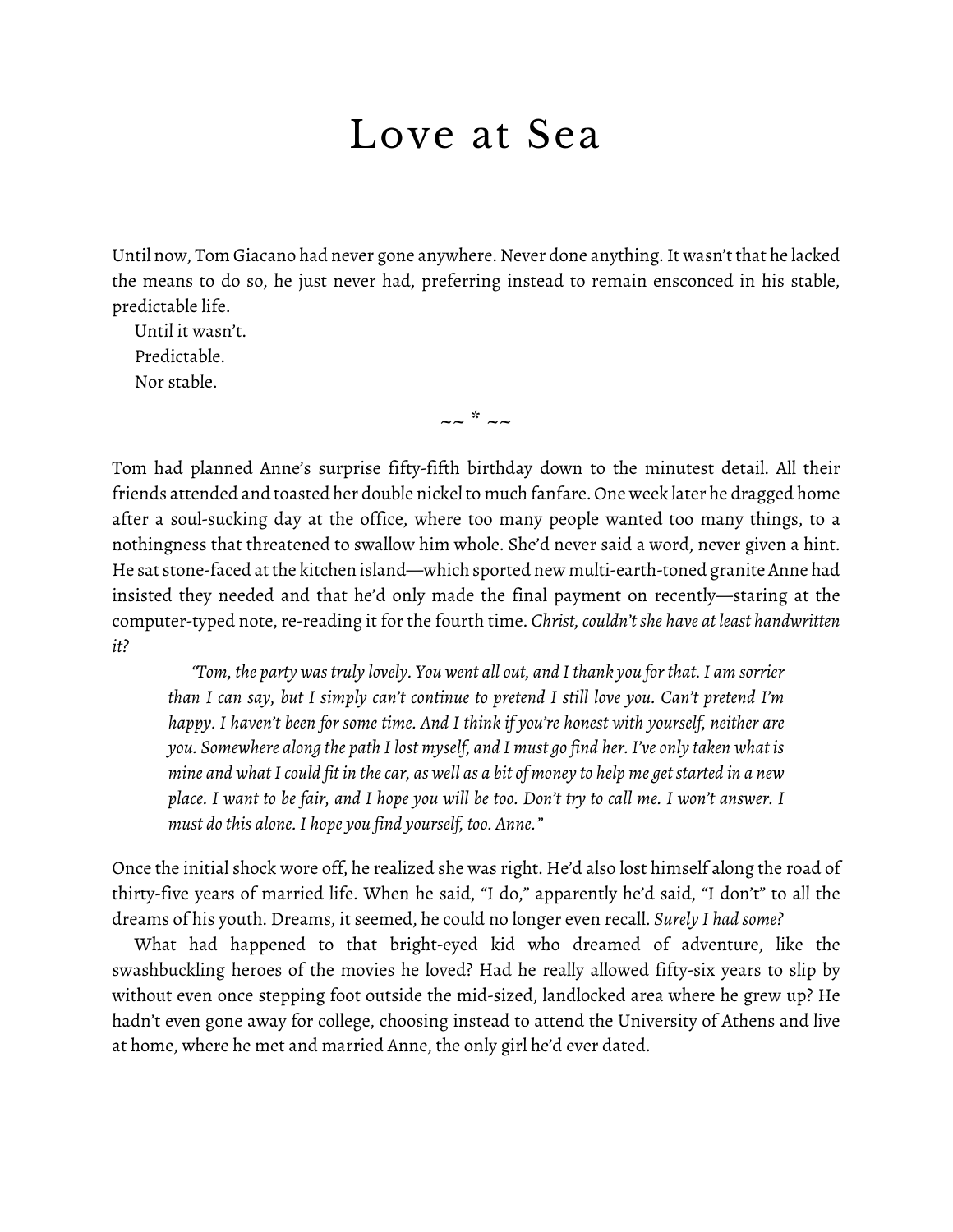Now, he vowed to change all that, hoping in the process he could grow into who he truly wanted to be—whoever that turned out to be—and secretly dreaming Anne would see his progress and come back.

A few days after his wife's departure, Tom stopped by the break room for a coffee refill. His mind jumped from idea to idea, grasping at possible ways he might go about discovering his passion. Lost in thought, he startled at a voice behind him, having not heard anyone enter.

"So, Tom," Jonah began. "I heard about Anne. Tough break, man."

Tom ducked his head, not really wanting to discuss his personal life with the playboy of the team.

"Say, have you ever been sailing?" Jonah asked.

Tom shook his head. "No. I've thought about it, always wanted to, but just—"

"Oh man, you should! Last year on vacation I went to Casablanca." He pulled out his phone and began flipping through picture after picture. "I *lived* on this tall ship for two full weeks." He shoved the phone at Tom's face, displaying a picture of an elegant vessel that reminded him of pirate ships he'd seen in movies as a child.

"Yeah, we learned how to sail that sucker and work as a team. And don't get me started on shore leave. Man, the babes at the Mazagan Beach Resort." Jonah flapped his free hand, fanning his face as if it were on fire. "Best trip of my life."

"Don't you need to know how to sail at least a little to do that?"

"Nah, man. You get some shots and a passport, then go on a two-week training sail. They've even got some that sail all the way around and past the Cape of Africa. You can go as far as your time and money will take you."

"Did you do that?" Tom asked over the rim of his coffee cup.

"What, train? Of course—"

"No," Tom said, interrupting what he knew would turn into a long, drawn-out explanation. "Did you sail around Africa?"

"Ah, nah, man. Just my two weeks along the coast of Morocco. I ain't got that kind of money … or time."

"Yeah, no, me neither," Tom replied. But the wheels had started to turn. He flashed on a memory long forgotten. His dad had given him a remote control sailboat for his tenth birthday celebration week on Lake Lanier. He spent hours guiding it around the protected cove close to their cabin, pretending he was Captain Tommy, the fiercest pirate on the high seas.

When Tom asked his dad if they could rent one of sailboats being hawked by the vendors along the shore, his dad refused. Too dangerous, he'd said. So Tom had never done more than sit in a dingy watching his dad fish. Heck, he hadn't even fished—he hated touching the slimy worms, hated killing them by skewering a hook through their bodies. He swore he could hear them scream. His dad had called him a sissy-boy on that trip, and Tom hadn't wanted to go again after that.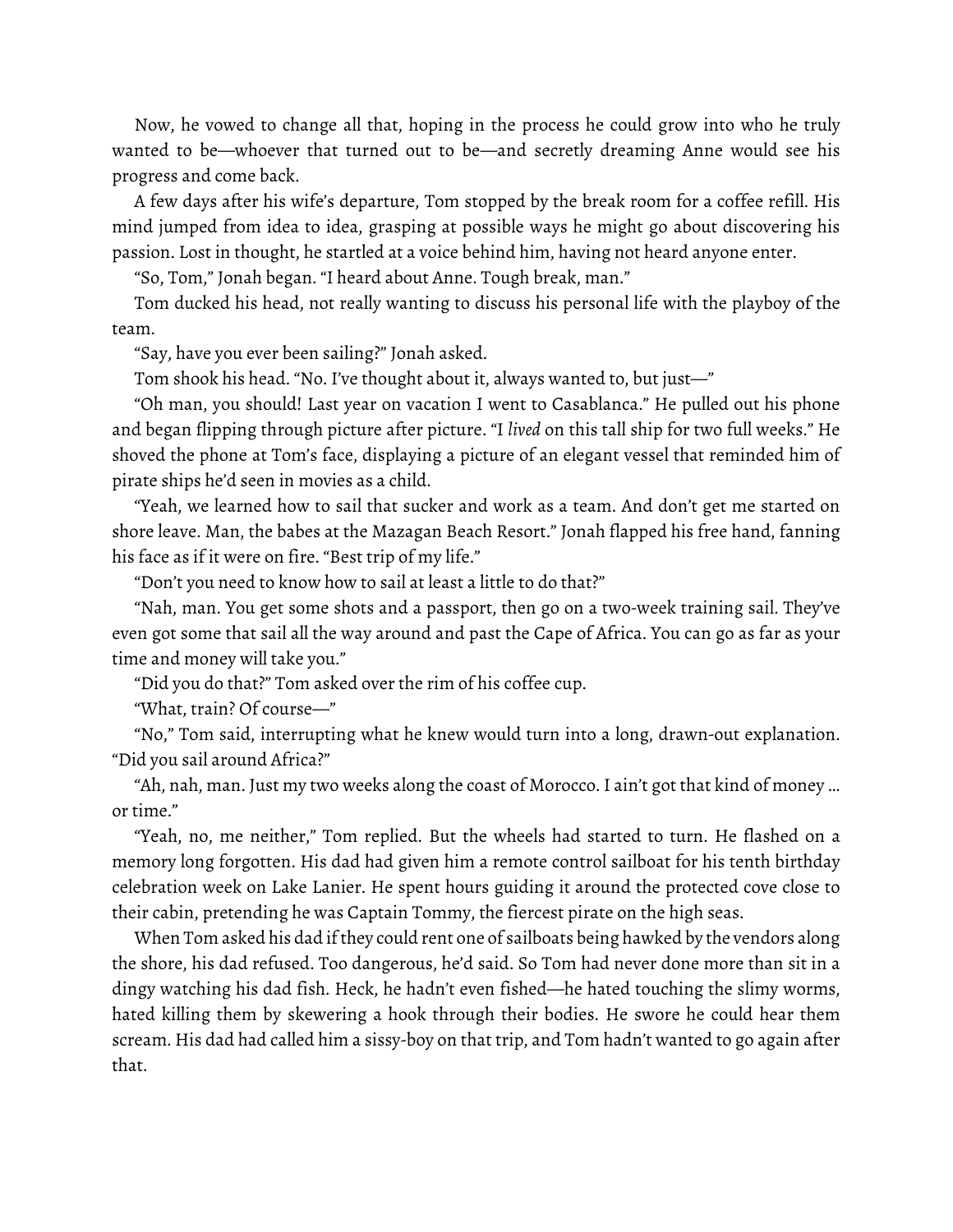That memory slammed him like a stone wall. It was followed by the niggling memory of wanting to sail.

Tom refreshed his now cold coffee. "I need to get back to it before the boss comes looking for me."

Jonah called after Tom as he walked away. "Man, check out that sailing thing. It's the bomb."

 $\sim$  \*  $\sim$   $\sim$ 

Two days later, unable to shake Jonah's words, Tom researched sailing while behind his closed office door. He found he could learn to sail, albeit on a small vessel, on Lake Chapman, right there close to home. Not waiting to talk himself out of it, he dialed and made an appointment for Sunday. *I'm doing this, damn it!*

 $\sim$   $\sim$   $\frac{4}{10}$   $\sim$   $\sim$ 

Tom returned home from that first outing sunburned and totally head-over-heels in love with sailing and filled with a life-energy unknown to him. The instructor at the lake suggested that if he really wanted to learn, he should head to Lake Lanier for a more intensive lesson on a larger vessel. After rubbing aloe vera on his toasted skin, Tom googled sailing schools and lodging on the big lake located about an hour from home, the same lake where his father had failed to teach him to fish. He made a reservation for the following Saturday at The Clipper, which seemed to have good online reviews. He also booked a room for the weekend in a little cabin camp right next door. It might have been the same place his family used to visit, but like most of his childhood memories, this one was stored in a tightly locked box in his brain.

Tom returned to Lake Lanier each weekend for three months, feeling a freedom that had evaded him until now. He felt light, almost airy, as if a great weight had been lifted off his shoulders. The excitement of the wind in his thinning gray hair and the spray on his skin ignited a fire deep within.

As he made the call that would forever upend his world, his hand shook, but not from fear.

 $\sim$  \*  $\sim$   $\sim$ 

After checking the balance in his 401K and confirming with HR that he did indeed meet the qualifying rules that would allow him to take an early retirement, he walked into his boss's office.

"Marshall? We need to talk."

"I was just going to call you, too," his boss said. As usual, he launched into his spiel without waiting to hear why Tom was there. "We've got a monster project coming in that's going to need your expertise."

Tom allowed his boss to prattle on for a few minutes, while second-guessing himself as to whether this was the right decision. Marshall outlined the details of the new project—yet another data tracking system for some Fortune 500 company Tom disdained. Knowing he'd be expected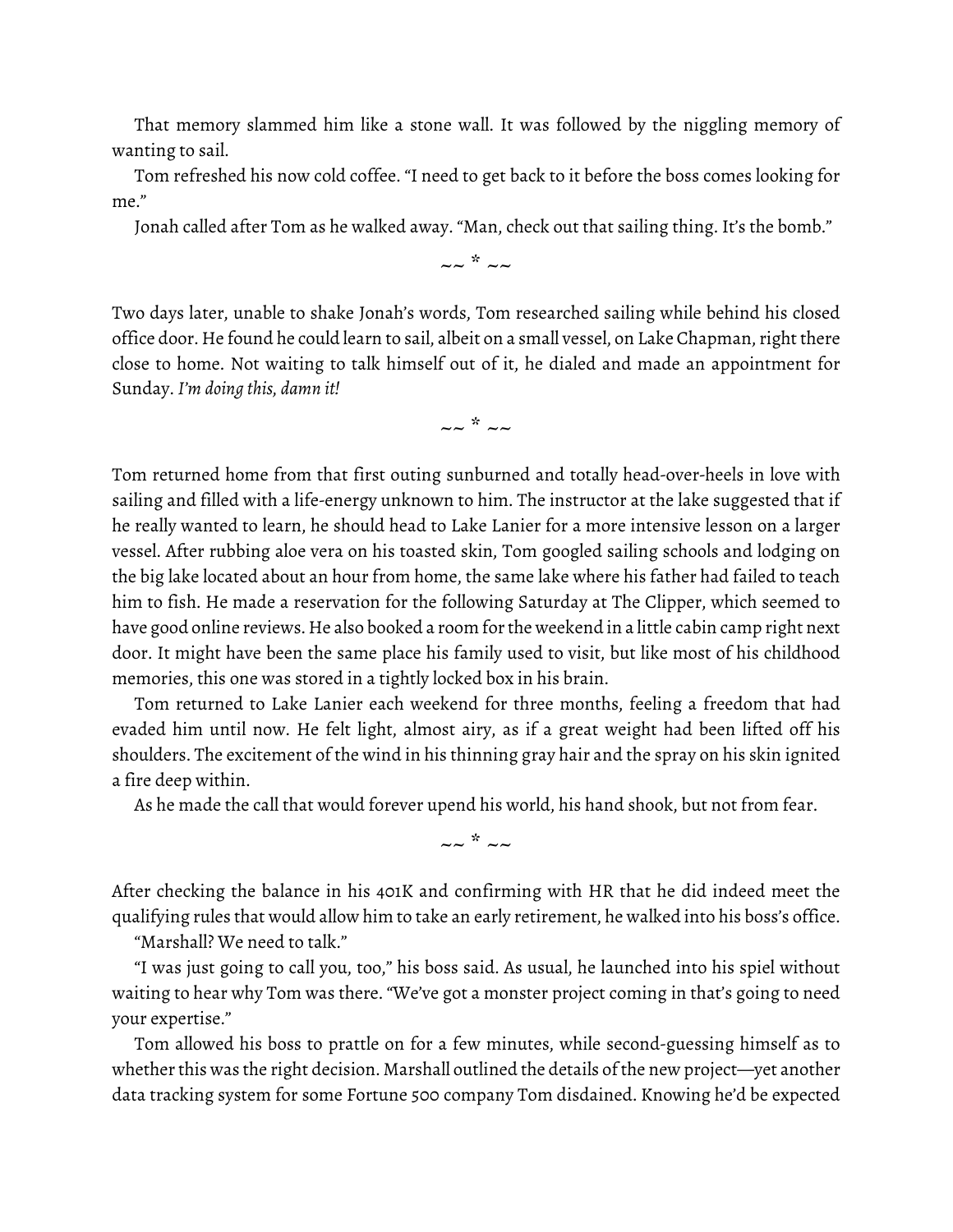to manage it, Tom's neck muscles tightened and began to ache, drawing his shoulders toward his ears, confirming that this, indeed, was his best move.

"We'll need to pull a team to—"

"Marshall," Tom interrupted, holding up a hand, unable to withhold any longer. "I can't take the project."

"What?"

"I won't be here."

"Won't be where?" his boss repeated, a frown arching across his forehead. "Did I forget about a vacation?" He paused while flipping through the paper calendar on his desk. "Wait … don't tell me you're retiring. I can't lose you, too. You're my best Senior Program Manager."

Tom shrugged. "Sorry, boss. I'm retiring."

"Holy hell! You're the third one this month. How am I supposed to run a business if everyone keeps leaving?"

"I guess that's the downside of having a seasoned staff."

"Is it me? The money? If it's the money, I can talk to HR. See if we can get you a bump."

"It's not you and it's not the money. Since Anne left, I've been doing a lot of thinking. I'm still young and have a lot of life left to live … things to do. I want to get started now while I'm able to enjoy them."

A heavy sigh sailed across the desk and landed like a perfectly tossed pebble. It felt great to be so well-thought of his boss would try to convince him to stay.

"How long do I have you?"

"Two weeks."

"Two—Damn! You're serious." Marshall's tone indicated he understood the finality of Tom's decision. He shook his head and chuckled. "I predict you'll be bored and crawling back within two months. Whatever will you do with all your spare time? You don't even golf."

"Wheels are already in motion for my first trip."

"Trip? Where you going?"

Tom grinned perhaps his first genuine smile in quite some time, he realized, other than when he was at the rudder. *Maybe Anne was right.* "To sail the seas." Even as he said it, fear blended with panic and excitement to the point he actually tingled.

Not thirty minutes after Tom walked out of his boss's office and settled into his own, Jonah poked his head through Tom's open doorway.

"You're retiring?" Jonah charged across the room and slapped him on the back a bit too hard. "Congratulations!"

The speed at which news traveled in this office never ceased to amaze Tom. "Thanks. Yep, time to do something for myself."

"So you're going to Morocco to sail, like I told you, eh?"

Tom thought about the chance chat that had set his sights on the horizon and felt gratitude. "Well, yes, I'm going sailing, but not to Morocco. I always wanted to visit Australia, so I decided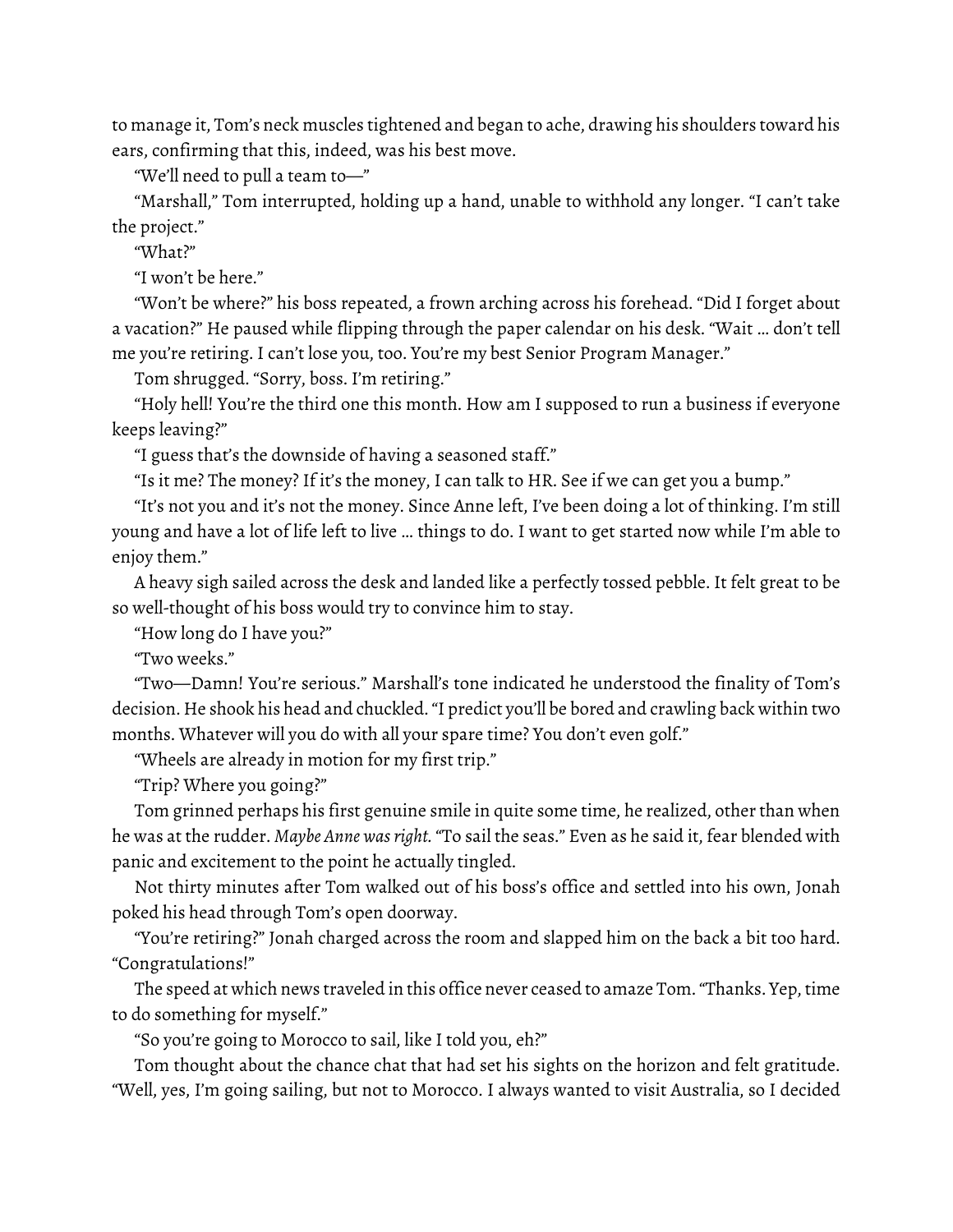to combine them into one journey. I'll spend nine days training on a tall ship off the coast of Sydney. Then we'll anchor in Tasmania, where we'll spend three days exploring. After that, who knows? Maybe I'll hitch a ride on a tall ship and never return."

"Holy wow, man! Way to rock it!" Jonah said as he strutted out the door.

For several hours Tom's colleagues paraded through his office one or two at a time expressing their congratulations. And something else. Was that envy he spotted in their eyes? In his entire life, he'd never been envied by anyone. He decided he kind of liked it.

 $\sim$   $\sim$   $\frac{4}{10}$   $\sim$   $\sim$ 

Tom arrived at the Atlanta airport bright and early, ready for his first-ever flight. Since he'd never been anywhere, he had to request a rush for his passport, which arrived just in time. The journey across the Pacific to Australia would take just under twenty-four hours, including a brief stop in Los Angeles. He had a new set of headphones on hand so he could pass the time catching up on some in-flight movies.

At the two-hour mark during the flight out of LA, he paused *Crocodile Dundee—*cheesy, he knew, but he'd never seen it and figured to gain a little knowledge about his temporary home—and rose to stretch his legs. He ventured to an empty row and slid into the window seat. The view wasn't what he expected, although he hadn't really known *what* to expect. It was a cloudless day, but below, all he could see was what he assumed to be the undefined vastness of the ocean. Although he suspected it must surely be moving beneath him, it looked more like a vast stretch of blue-gray sand, reaching from horizon to horizon and covered in little dunes of murky green, black, and tree-bark brown. The fear of flying he'd been hauling since take-off, lifted, replaced with excitement. He felt lighter, calmer. A random line of lyrics floated into his head … *born in the sign* … He stopped abruptly and frowned when he realized he couldn't remember the words. *Something about water and sea animals? Who wrote that song anyway?* That song had always been one of his favorites because he was a water sign. Now, it bothered him that he couldn't remember the words. He reminded himself that he didn't put much stock in astrology, but resolved to look it up once he had internet.

After returning to his seat, and snuggly strapping back in, he pulled one of the sailing books from the bag at his feet and continued the research he'd started pre-flight.

 $\sim$  \*  $\sim$   $\sim$ 

The screech of tires on runway jolted Tom from a fitful airplane sleep. He opened his eyes to the Sydney airport. After retrieving his bags, he stepped into the blinding sun and glanced around, hoping to find a taxi just waiting to whisk him to his destination. Luck was on his side and a bright orange one pulled up in front of him. A young man in shorts and flip-flops jumped out and loaded the bags into the trunk with barely more than a "G'day mate." O*r is that boot*? Tom thought, practicing his local lingo.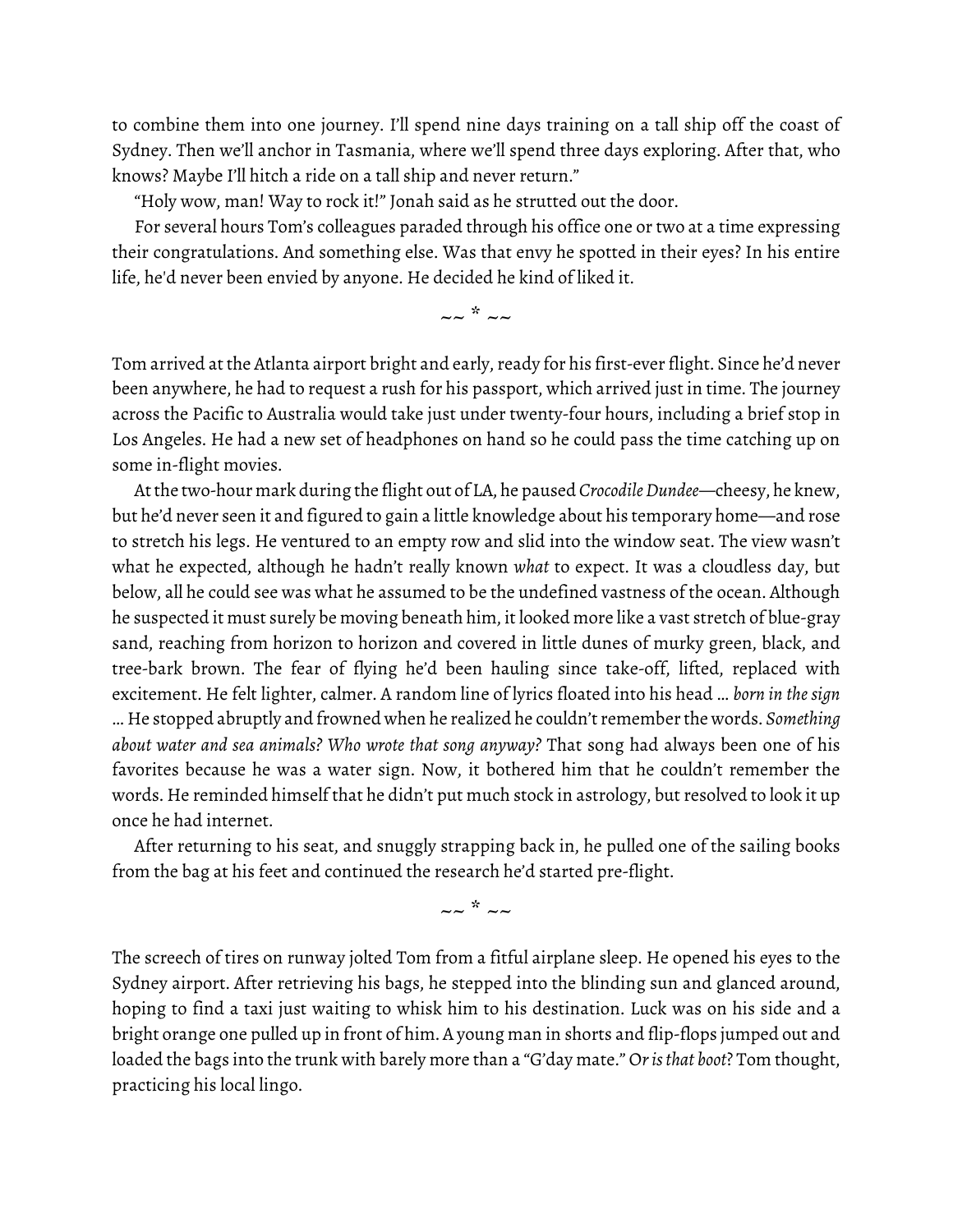Tom climbed into the backseat and instructed, "Sydney Harbor Marriott, please."

Ready to begin this adventure, Tom scoured the skyline, amazed at the size of this ocean town, gawking as only a true tourist could. When the taxi neared the Sydney Harbor Bridge, he gasped at the majesty of the Sydney Opera House. The wings of the roof rose up like the billowing sails of a tall ship. Although he'd seen it in pictures, nothing had done it justice.

The cab driver pulled into the covered check-in area and parked. As Tom reached over the seat to pay, he caught a glimpse of someone unloading his bags from the trunk. Tom jumped out of the cab.

"Wait! Those are mine," he said, reaching for the bag sitting on the curb.

"No worries, mate. Got ya covered." When Tom hesitated, the crisply dressed man waved toward the sliding doors. "Go on, register."

Tom eyed him for a moment longer, then reluctantly went inside to the elegantly appointed counter. The reflection of a massive floral arrangement glistened in the black marble.

After escorting Tom to his room, the bellhop waited, hands laced across his middle. Tom slid a folded bill into the man's hand, damned proud of himself for having researched all aspects of this trip, down to the customary tip for every conceivable type of service.

Tom raced to the patio door like a little kid and flung it open, breathing in the damp, salty air. The sounds of the bustling city blended with those from the harbor, filling the air with a delightful cacophony. He lounged on the balcony for an hour before crawling into bed, exhausted from his flight.

 $\sim$  \*  $\sim$   $\sim$ 

The morning sun blazed in through open blinds awakening Tom at sunrise. He bolted out of bed so energized to finally be out on the water sailing he skipped breakfast.

At check-in on the dock, Tom's excitement bubbled out as he struck up a conversation with a tall, lanky man whose ebony skin shone under sun-bleached dreadlocks trailing down his back.

"Hi, I'm Tom."

The man took Tom's outstretched hand, and his powerful grip almost took Tom to his knees. ["Agwe,](http://www.momjunction.com/baby-names/Agwe/)" was all he said through a full-toothed grin, exposing a set of perfectly aligned, brilliantly white teeth.

"What's [Agwe?](http://www.momjunction.com/baby-names/Agwe/)"

"My name, mon, my name. It means Spirit of the Sea." The man's thick Jamaican accent required all Tom's attention to comprehend.

"Well, then pleasure to meet you. Are you on this ship, too?"

A rolling barrel laugh burst from the man's throat. "Am I on it? Mon, it's me ship."

Tom lifted an eyebrow. Childhood images of pirates that had made their way into his living room via the solitary television his family shared, flitted through his mind. Now, he was intrigued. *Add an eyepatch and my captain could be one of them.* Interesting indeed.

"It is your first time?"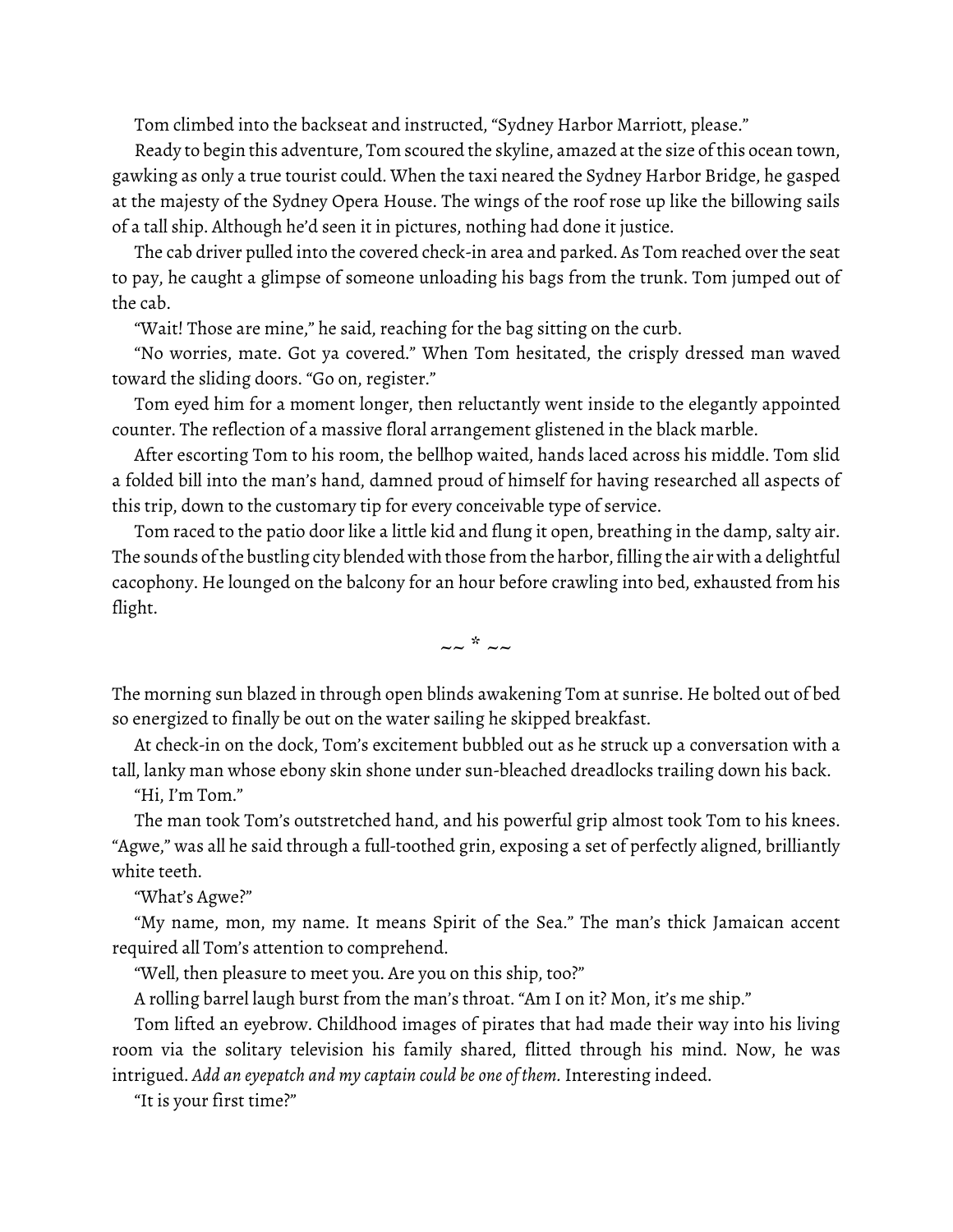"Oh, I've been sailing for about a couple of months now. But only on a lake, never out in the ocean."

"Well …" Agwe dragged the word out. "Pay attention, and you just might live to tell your children about taming the high seas." He laughed again and strode away, leaving Tom bug-eyed and slack-jawed.

Tom wiped sweaty palms on his shorts and approached the check-in table, his confidence a bit shaken.

A pretty young woman—not much more than a girl really, sporting a deep tan and pixyish dark hair with a greenish-blue streak down one side—sat at the table with a pile of forms. She flashed a brilliant smile and blinked eyes that matched the ocean. "Well, hey you."

Her familiar, deep southern accent threw Tom for a second, but then he smiled at her. "You're not from around here are you?"

"How'd you guess? No, I'm from Alabama. Came over here three years ago for a two-weeker like you're goin' on and ain't never gone home," she said, her voice filled with an airiness that reminded Tom of the breezes on Lake Lanier. "Agwe hired me on as a mate."

"We were practically neighbors then. Name's Tom Giacano, from Georgia."

"I'm Danie." She searched for his name on a list that covered less than a single page. "Found you!" She handed him a stack of papers.

"You gotta fill these out. You can go on into that room over yonder." She pointed behind her. "Grab yourself a coffee and pastry while you wait for Agwe. He'll be in shortly."

Tom took the forms and pen, dipping his head in acknowledgement. "Thank you kindly. So, you'll be on the boat?"

She giggled. "Well, first, it ain't a boat. It's a ship. And yes, I'll be out there with y'all."

How is this little slip of a girl going to be of much use trimming the sails?

Turning to walk to the room, Tom caught sight of a strawberry-blonde ponytail swinging like a pendulum above the most perfect backside he'd seen in years. At first, this thought shocked him, but then something in his brain shifted. *Haven't even looked at another woman in decades. Guess I can now.* He released a breath he didn't know he'd been holding.

He scanned his shipmates, counting seven men and three women, one of them the owner of that ponytail, equally as enjoyable to look at from this angle. He surmised he was the oldest by at least two decades, except for ponytail-lady. *She looks to be closer to my age*. Better late than never, he figured.

After grabbing a steaming hot cup of black coffee, he took a seat across from the pretty lady and flipped through the papers. When he reached one with "Limited Liability" in large, bold, red ink across the top he paused to read every word. His heart raced and pounded in his temples. "Not liable for any injury sustained while on Cool Change. If needed, you can be airlifted back to Sydney at your own expense."

In his line of work, preparedness was a natural as breathing, so he wasn't worried about the money. Travel insurance would cover the cost. No, the insides of his mouth went dry and his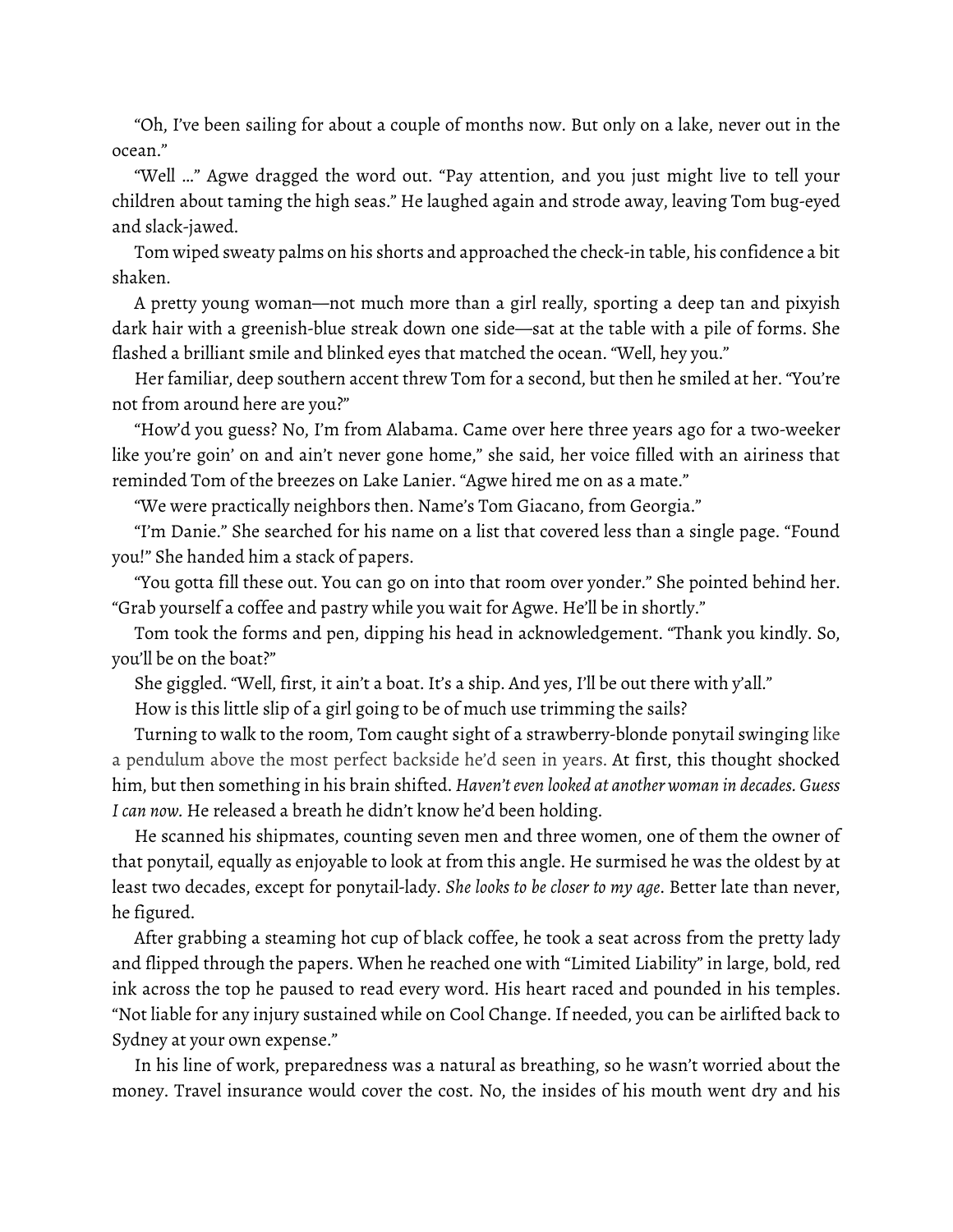stomach quaked as an image of being flung over the bow assaulted his mind. *Maybe I should recheck my travel insurance*. He gulped his coffee, trying to wash down the fear of drowning, scalding his tongue in the process.

He glanced around the room, comparing himself to the rest of these would-be sailors. *Damn, I'm old. They must think I'm crazy.* He came close to standing up and leaving. *No! I've come this far, damn it. I will see this through.* His gaze drifted over to Ponytail as he thumbed the simple gold band on his left ring finger. He couldn't quite face taking it off. Not just yet.

"Okay, sailors! Listen up." [Agwe's](http://www.momjunction.com/baby-names/Agwe/) resonant voice bounced off the walls of the small room. Eleven sets of eager eyes turned in his direction.

"Today, we learn the lay of the ship, assign cabins and work details. Tomorrow, we sail into the Tasman Sea. Cool Change will be your home for two weeks. Anything over the thirty-three pounds you're allowed on board you can store at Billy Goat Locker—they give me passengers good rate." He pointed out the door, apparently to the dock. "When you return, all tanned and strong, you pick up. Questions?"

Six hands shot into the air. He noticed Ponytail's wasn't one of them. Tom waited also, thinking he'd let someone else ask all the stupid questions. *Maybe she's doing the same?*

"Do we sail at night?" one of the women ventured.

"Yes, we sail non-stop till we dock off Tasmania in nine days."

Tom watched as her eyes widened. *Guess I'm not the only one feeling apprehensive.* Maybe all were equally clueless and naïve.

"Anyone afraid of heights?" Agwe asked and two hands went up, one belonging to a rather rotund man who didn't look like he could climb anyway.

*What on earth is a man like that doing sailing?*

"Okay, no tower look-out for you. We cannot have you spinning out up there and falling into the ocean. Even if the sharks need to eat, too." His laughter was met with stone-cold silence. Tom would swear Agwe winked at him before calling on another person.

"How do we use the bathroom?" That question came from a man-boy who appeared too young to shave.

"The head," was all Agwe said, leaving what that meant for another time. The ship master outlined some of what to expect in the daily life as a sailor.

Tom thought he was prepared. After all, he'd researched this, reading three books on the topic. He'd packed enough anti-motion sickness pills to last more than the full fifteen days. And "always prepared" was his motto, so what could go wrong? Prepared, that is, until Agwe covered details Tom hadn't considered—like the possibility of a tsunami. An image of a twenty-story-tall wave crashed through his mind and he felt seasick while still on dry land.

"You will learn that your time on the seas is a dance with the forces of nature. Learn that dance and you will change in ways you cannot possibly imagine. Ignore the dance, and the next two weeks will be nothing but drudgery, and perhaps even hell. The sea … she is always in motion, always in flux. One minute calm, the next a monster.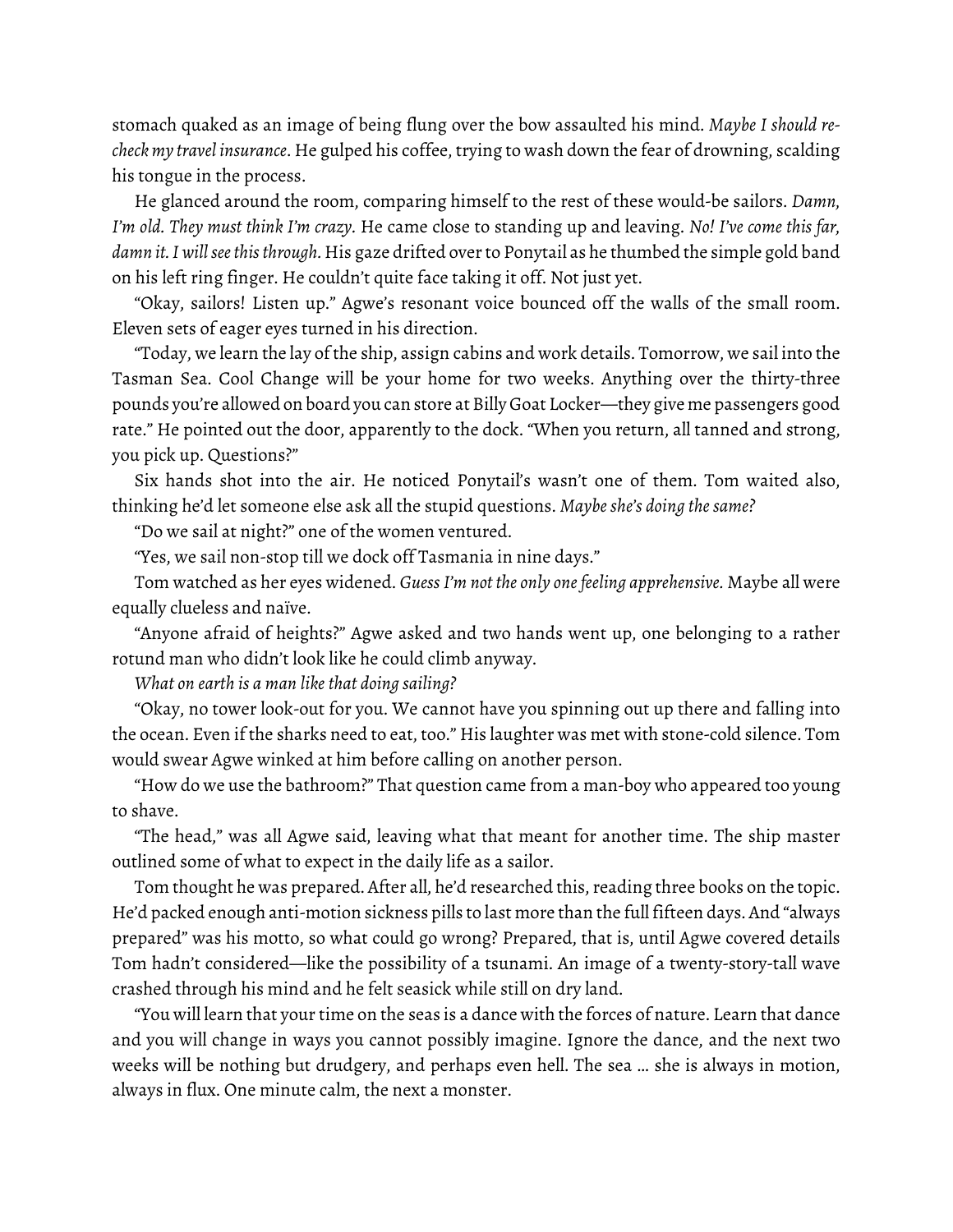"Now, let us meet your crew." Agwe waved to the door and five men and one woman entered. "You have already met Danie, my First Mate. Second in command only to me." He jabbed his thumb into his chest and then proceeded to introduce the five men, who became a blur of bleached-out hair and brawny bodies.

"You will rotate through all of the work assignments, except you two landlubbers who do not like heights. You two will get extra kitchen duty, or perhaps latrine. We shall see." He winked at the larger man whose mouth had sagged open. "Just kidding. There is always something for everyone to do on board ship."

Agwe peered at his clipboard before continuing. "Let us go 'round. You mates will spend two weeks in close quarters, so is best to know one another before you got no choice. Tom—tell us who you are, where you are from, how long you been sailing, and what you would like to get out of this voyage."

*Age before beauty I guess.* Tom stood and looked around the room, rubbing his palms on his shorts, even though they were oddly dry. "Name's Tom Giacano, from Athens, Georgia. I recently retired from Project Management after thirty-two years." *Shit, this makes me sound even older.* "Uh, I … Let's see … sailing experience would be spending every weekend for the past three months on Lake Lanier on daysailers and catamarans. This is my first ocean voyage and I seek … adventure?" His voice lifted on that last word indicating how unsure even he was of this. *I sound like an old idiot. Is it too late to get a refund?*

"Adventure you say." Agwe clapped his hands and roared. "Well, you certainly will have that here." He pointed at the man-boy who'd asked about the bathroom. "You next."

As each trainee and crew member introduced themselves, Tom grew increasingly nervous. That couple is planning to sail around the world after this. Even that heavy guy knows more than I do. I'll probably slip off the deck and get eaten by a shark. Or tangle my neck in the halyard and strangle when no one's watching. He again wiped his now sweaty palms on his pants.

Ponytail stood last. "Hi, I'm Suzette." She gave a little wave, quirked her mouth and leaned her head to one side, in a coquettish way. Tom was instantly transfixed by this elfish woman with pale eyes and an Irish accent that brought to mind images of rolling green hills. A bridge of freckles arched across her nose and cheeks. "I'm on holiday from Tanzania and this isn't my first voyage. I enjoy sailing with newbies. They remind me how much fun it is to learn new things."

Tom thought he noticed a kind of sadness behind those eyes that didn't match her upbeat voice. Perhaps he wasn't the only one fleeing a broken life.

While Danie stepped them through the list of supplies each trainee was required to bring on board, along with those things to leave behind, Burl—whose muscles bulged like knotty growths on a tree, much as his name suggested—walked among the trainees checking boat shoes, ensuring the rubber grips were sound. It seemed that everyone had read the pre-travel information and was properly equipped.

Danie continued, "You can bring your smartphone, but it's for emergencies and the occasional blog post of your trip. We've got a satellite uplink, but mostly you need your wits about you at all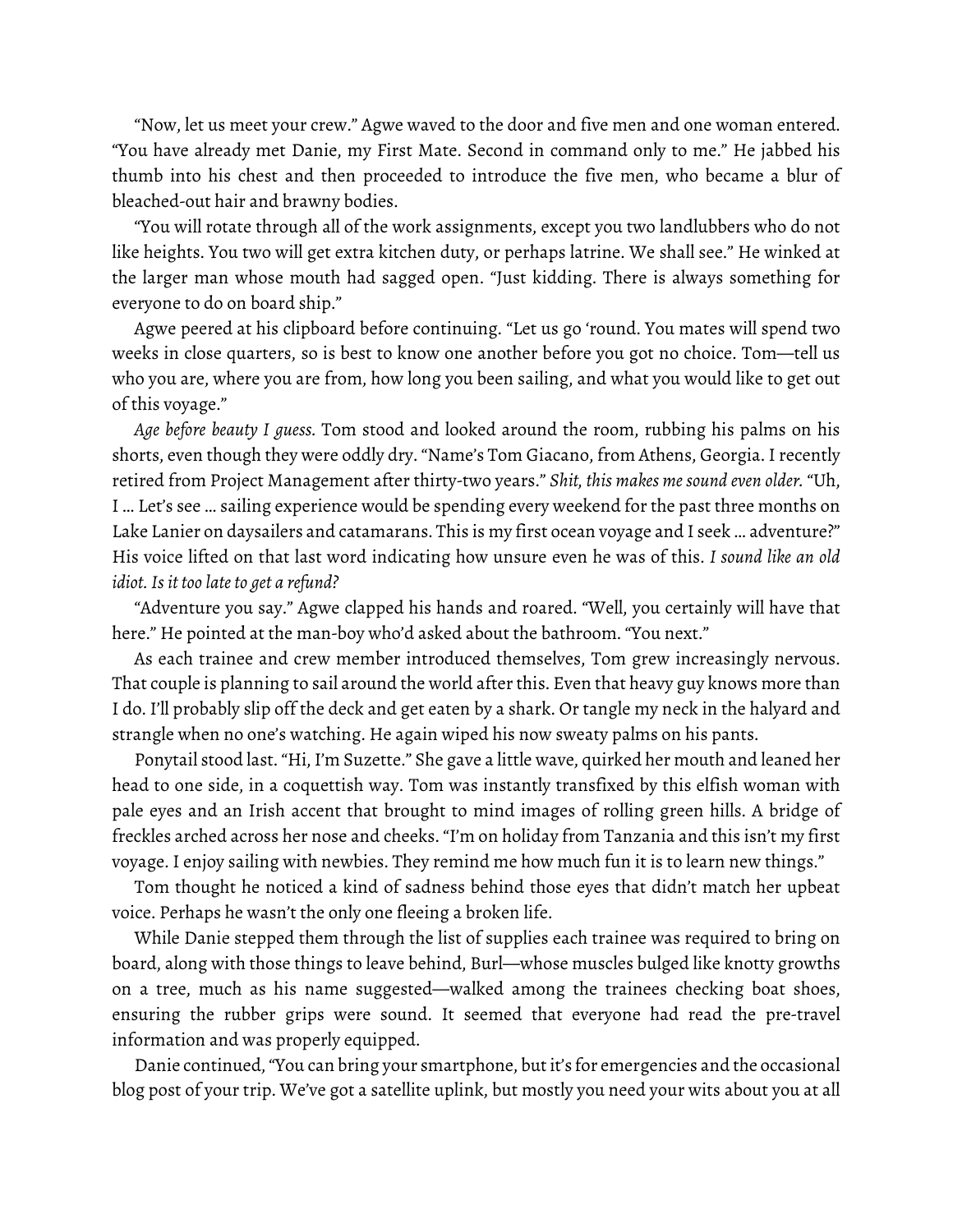times. Too much screen-time is a dangerous distraction. We've never lost a sailor and we intend to keep it that way."

A girl, who looked to be the youngest—maybe thirteen—rolled her eyes and huffed out a breath, slumping back into her chair.

A muscled blond with chiseled features named Wall, or Brick, or something like that—Tom wasn't paying enough attention during introductions to know—stood next. "You mates ready for a tour?"

Tom scanned the hull as he and the other trainees followed the man up the plank and onto the deck. As soon as Tom's foot hit the wood, the gentle rock of the water underneath replaced his nervousness with excitement. *I'm really doing this.* He inhaled the sea air, holding the breath longer than needed.

 $\sim$  \*  $\sim$   $\sim$ 

Tom retched over the side of the ship for the third day in a row, unable to gain his sea legs, even with anti-nausea pills. He'd just finished wiping bile and seawater off his face, when Agwe joined him portside.

"Tom, my friend. I am not sure this sailing thing is working out so well for you."

"I'll get it. I just need … to …" Tom heaved again. Maybe Agwe's right. This sign I was born under, this sign of water … perhaps … it's some other kind of water, not the sea.

Suzette walked up, saw them, and turned in the other direction. She'd kept to herself the past three days, mostly doing her work in silence, observing.

"She is cute, no?" Agwe grinned and nodded toward where the woman disappeared out of Tom's sight.

*Yes, she is.* Tom thought it but didn't say it, preferring to keep those kinds of thoughts to himself. He didn't want to be crude.

"This ocean life, she ain't for everyone and as they say, 'the teacher will appear when the student is ready.' Perhaps your journey leads elsewhere."

When Tom stood, Agwe handed him two pieces of green cloth that looked like tiny sweatbands.

"But … you are here now. Try this. These work sometimes better than anything else." Agwe slipped a band onto each of Tom's wrists and lined up a small protrusion over a soft gully between two bones. "When you feel liking barfing, press on one and then the other. If this does not fix you within the day, I am not sure anything will."

Agwe paused and sucked in the salty air, then patted Tom on the shoulder and walked away, leaving Tom pressing on the new buttons attached to his wrists.

An hour later, the heaving stopped and for the first time since setting sail, Tom looked at the water as something other than his enemy. He strolled to the front of the ship and found Suzette lounging with a book. While everyone else wore shorts and some even bikini tops, she dressed in a gauzy white material that covered almost every inch of skin and topped off her outfit with a tan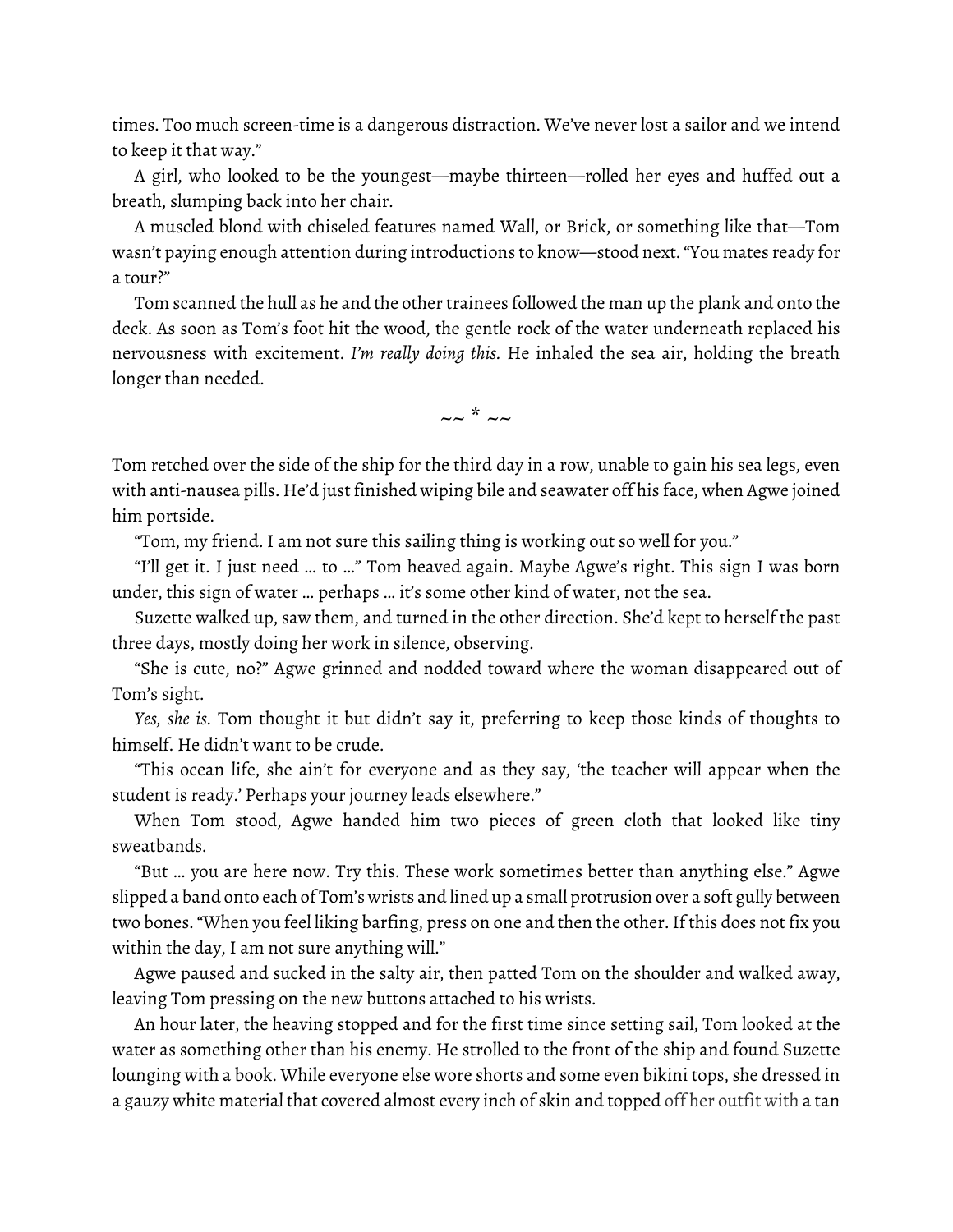wide-brimmed hat. Her pint-sized legs stretched out in the sun, the cloth flapping like the sails in the breeze. Not wanting to disturb her, he stood and looked out over seas that had finally calmed. Cool Change rocked gently, not moving in any direction. A lull, Agwe had told him.

"You better now?" Her lilting voice came from behind him.

Tom turned and held up his wrists. "These things are miracles. I think I'm finally ready to get down to this sailing business."

Moving toward the seat next to her, he asked, "Where're you headed after this trip?"

She didn't answer, but instead quirked her mouth to one side, and held up her left hand, a tiny gold band glinting in the sun, and shrugged her shoulders. Tom hadn't seen the band during introductions and had been too busy heaving to notice before.

Warmth rode up from Tom's chest and onto his face. "I didn't mean … uhm, yeah, I'm married, too. Just making conversation. Sorry." He turned to walk away, but she called out, stopping him.

"Wait." Relaxing her face, she smiled a broad, genuine smile that sent sparks of light dancing in her ice-blue eyes. "No, I'm sorry." She huffed out a heavy sigh and shook her head. "I'm just so used to men hitting on me I keep my defenses up." She waved to the seat.

He noticed that she hadn't answered his question so he let it drop. Maybe she just didn't like talking. They lounged like this until a wind kicked up. Agwe joined them on deck.

"Storm be a brewing, mates." Agwe pointed to the horizon, then nodded toward the seats. "Life vest time. If it gets bad, you go below deck and the crew will handle everything."

Tom looked where Agwe had indicated, but saw nothing but blue, not even a cloud. He did as he was told and strapped on a life jacket. In the short time that took, the wind had risen and dark clouds formed in the distance. A jagged strike of lightning broke the horizon, followed by a deep, ominous rumble of thunder. The crew came on deck, lowered and secured the mainsail, then each of the smaller sails. They clipped safety harnesses to their life vests to keep from being washed out to sea. Agwe had outlined this procedure during orientation, but Tom had seriously doubted such a thing would be needed. Now he gawked, frozen in place.

Burl yelled at him, "Get below deck. Now!"

He turned and realized that Suzette had already gone, apparently needing no convincing.

Tom gripped the step railing as the ship began to pitch. He lost his footing when it dipped, and he swung over the rail but didn't let go.

"Where the hell did that water come from?" The large landlubber passenger, the one who was afraid of heights, huddled in one corner, gripping a rail bar. His eyes held a look of terror Tom didn't quite comprehend.

*It's just a little storm, right? What am I missing?* The thoughts had barely floated through his head when a rush of water sloshed over the coaming and through the open hatch, soaking him. Tom caught a mouthful of salty water and coughed.

"Hold on!" Agwe yelled from above.

Tom didn't need prompting. He wrapped an arm through a rail and braced as another deluge of water hit him full in the face. He came up gasping. *How did I think I could do this? I don't even like*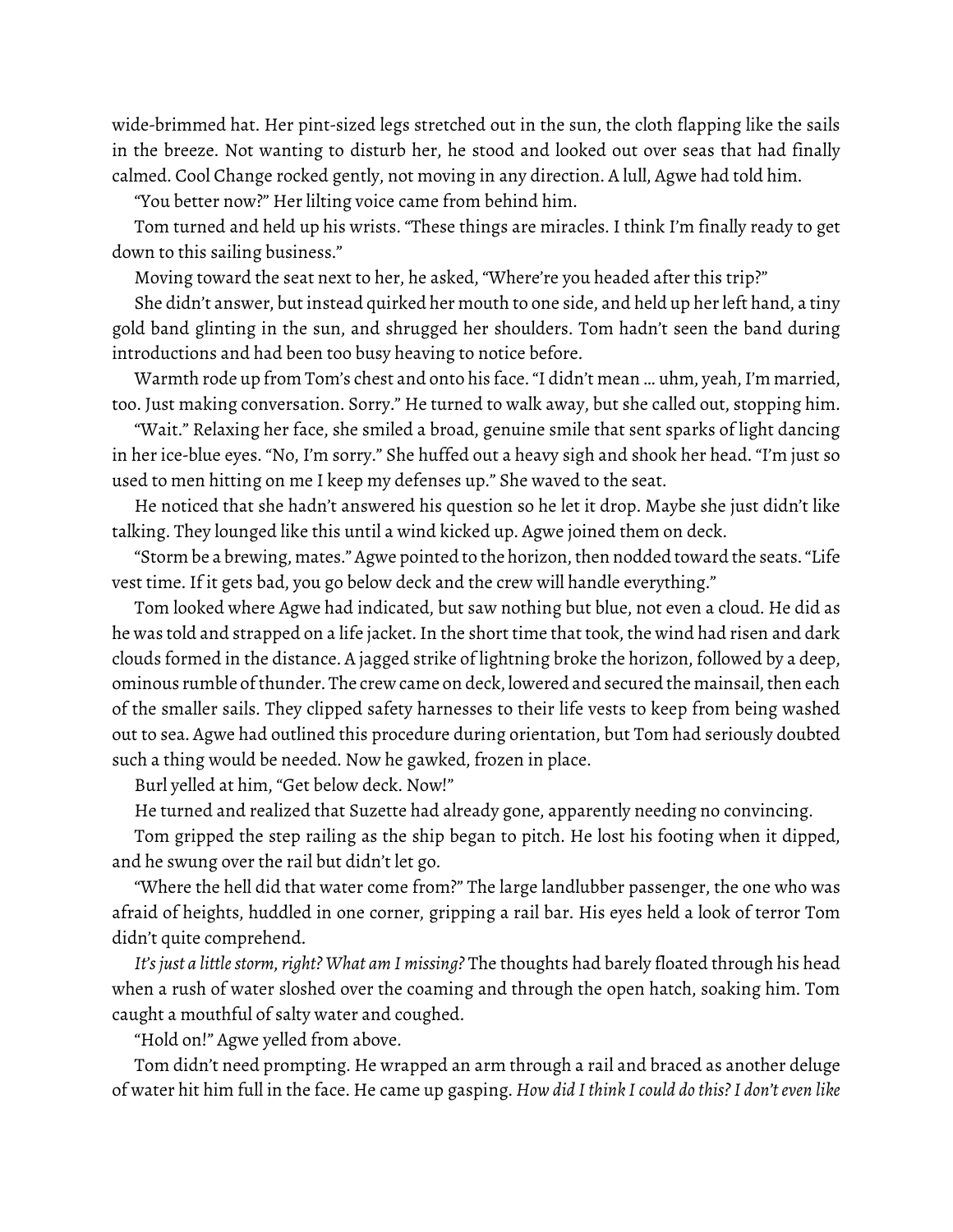*to swim.* The shrieking wind almost drowned out the whir of the bilge pump. For the next two hours, he fought to stay upright as the ship lurched and pitched and groaned. Then just as suddenly as it had begun, it stopped, the violent seas replaced with a rolling rocking motion. And silence except for the pump.

Agwe called down, "Everyone okay?"

Soaked passengers called back as they assessed the injuries: lumps on heads, one twisted ankle, cuts and scrapes. They'd been lucky. No one was dead. All were shaken. Tom longed for dry land.

 $\sim$   $\sim$   $\star$   $\sim$   $\sim$ 

*I want to go home*. Tom warred with himself while doing his required shipboard chores. It had been two days since the massive storm nearly capsized them a hundred miles out from Sydney. The ship had sustained some damage, but still limped toward Tasmania.

Water. That's all Tom could see. Water, now calm from horizon to horizon, flat. Not a single cloud broke the monotony of the crystal blue sky. A peaceful scene, but Tom was anything but peaceful on the inside.

*I'm an idiot. I shouldn't have come. What was I thinking?* These thoughts, and others, had hounded him since his near-drowning—at least in his mind—in the hull of this ship. He couldn't seem to break the almost mantra-like repetition.

"You've been awfully quiet." Suzette's musical voice startled him back to the present.

Tom turned and gave her a pained expression. He hated to admit his failure to this sprite. "Do you know that song about Brandy and his love and lady being the sea?" he asked her.

"Of course, *Brandy,* by Looking Glass. A song from *our* time. The youngsters on this ship probably wouldn't know it." Her gentle smile warmed his heart.

"I had actually convinced myself that I was meant to sign up for one of those cross-ocean voyages on a tall ship. That storm shook that crazy idea right out of me. Maybe my call to water, this sign under which I was born, isn't the sea. Although I can relate to that song, it's not me."

"I'm a water sign, too. I sail because it's so vastly different from my day-to-day life. Sailing is the one place where water is everywhere. So unlike my home in Tanzania."

Tom looked at her puzzled. He'd forgotten that part of her introduction. Now he wondered how this freckle-faced Irish girl had ended up in Africa.

"Being out here, battling the forces of nature, is a choice and a privilege, but it isn't for everyone. I certainly wouldn't want to be out here longer than two weeks," she added.

"I still love sailing, but right now all I want is dry land. Perhaps I'll stick to smaller bodies of water. And much smaller boats."

"Dry land, eh? You haven't seen dry land until you've been to the Serengeti in dry season. Perhaps you're right then about the sea not being for you." She looked out over the water, and Tom's gaze followed hers.

Tiny white caps now broke the surface as the wind lifted and billowed the sails.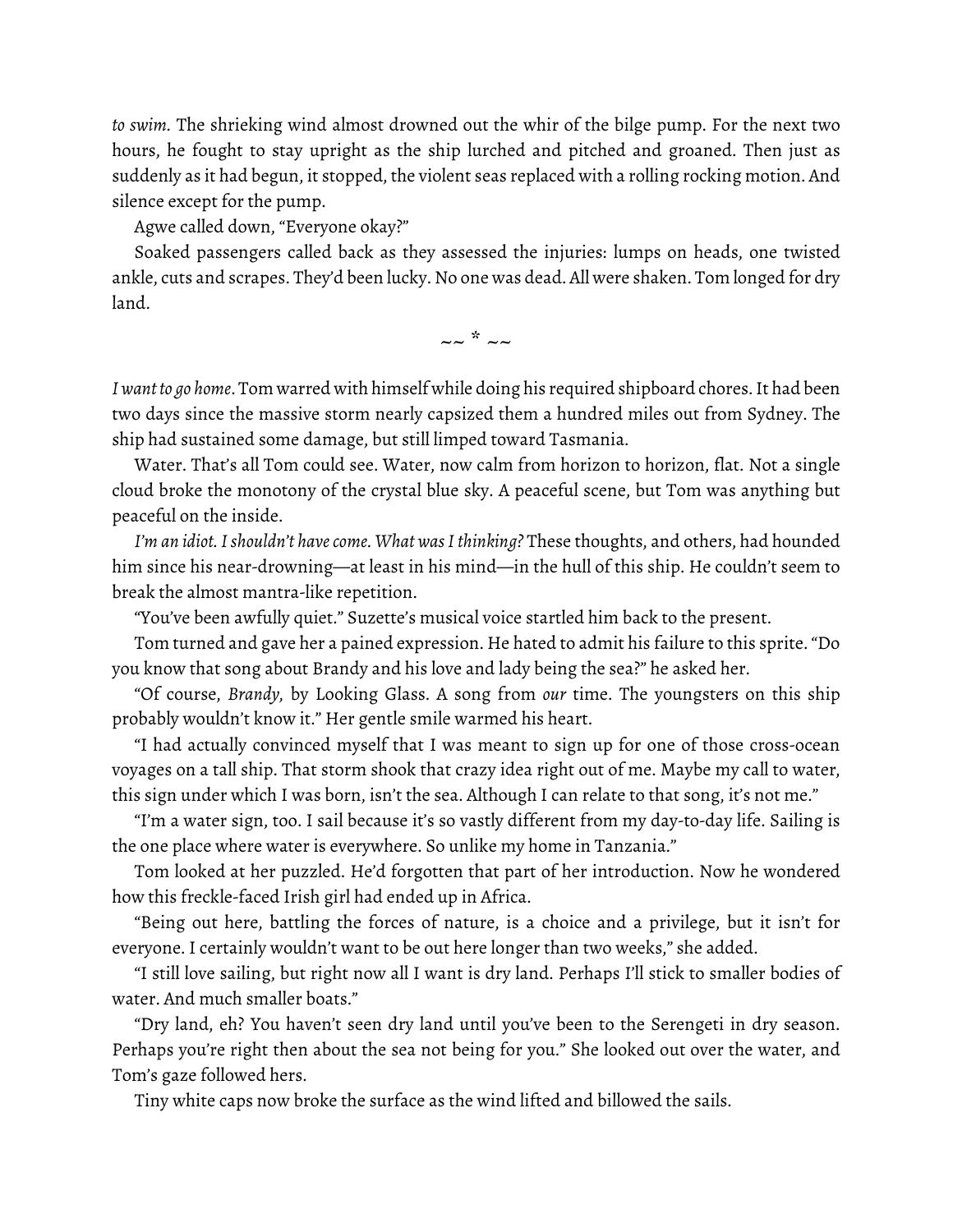"Don't give up on a dream so easily." Suzette turned back to him, the sun glistening off her moist eyes. "If not this water, there's something else. You just have to look and be ready."

Tom watched her turn away, the yellow gauze of her pants fluttering, wrapping around her delicate thighs. *What are you doing?* He brought himself up short at the idea that he was looking at her in this way. *You're married for Christ's sake. But am I? Really?* He gave his ring a bitter twist, pulled it off, and stuffed it into his pants pocket.

 $\sim$  \*  $\sim$   $\sim$ 

Although plodding, the next few days brought them ever closer to the exotic-sounding island of Tasmania. Tom and Suzette shared several moments on deck and below. At least he thought they were moments. But his thoughts kept returning to the fact that she was married.

The night they dropped anchor off the shore of Tasmania, Tom stood at the railing watching moonlight flicker on the water. The sight, like tiny bits of jewels, was one he wanted to commit to memory. In case he never returned. As he breathed in the ocean air, he felt someone next to him and startled. Gasping, he grabbed the rail, tacky with dried sea spray.

"It's beautiful out here, isn't it? Magical almost."

When Tom realized Suzette was standing only a breath away, he paused and released a heavy sigh. "I sort of lied to you before. I told you I was married … and I am … or I was. She left me a few months back and I took up sailing."

Suzette laughed, and it was like warm honey pouring over his battered heart. "That's okay. I lied too." She flicked her eyes in his direction, catching his gaze in a playful stare.

"Wait. So neither of us is married?" It was his turn to laugh. *Of course I'm married. Aren't I?* He thought again. "Here I've been avoiding you because …" He stopped at what he knew would sound ridiculous.

"Because … what?"

Although Tom couldn't be entirely sure in the dim moonlight, he would swear she winked at him.

"Because I think you're one of the prettiest and most intriguing women I've ever met." There, he'd said it. His heart soared and then swooped into his belly as he waited for a response. *What the hell am I doing?* Feeling like an imbecile, he wanted to dive over the rail and disappear into the sea.

But then she smiled, deep dimples punctuating her pale cheeks. "Thanks. You're not half bad yourself."

Now his heart pounded, fluttering out a rhythm of possibilities. An electric silence pulsed between them. Tom wondered about her ring, but assumed if she wanted him to know she'd tell him, so he simply waited.

She finally broke the silence like the wind billowing the sails. "My husband died four years ago." She paused, her gaze returning to the sparkling ocean. "Four years. Nine months. Three weeks. And ten days ago."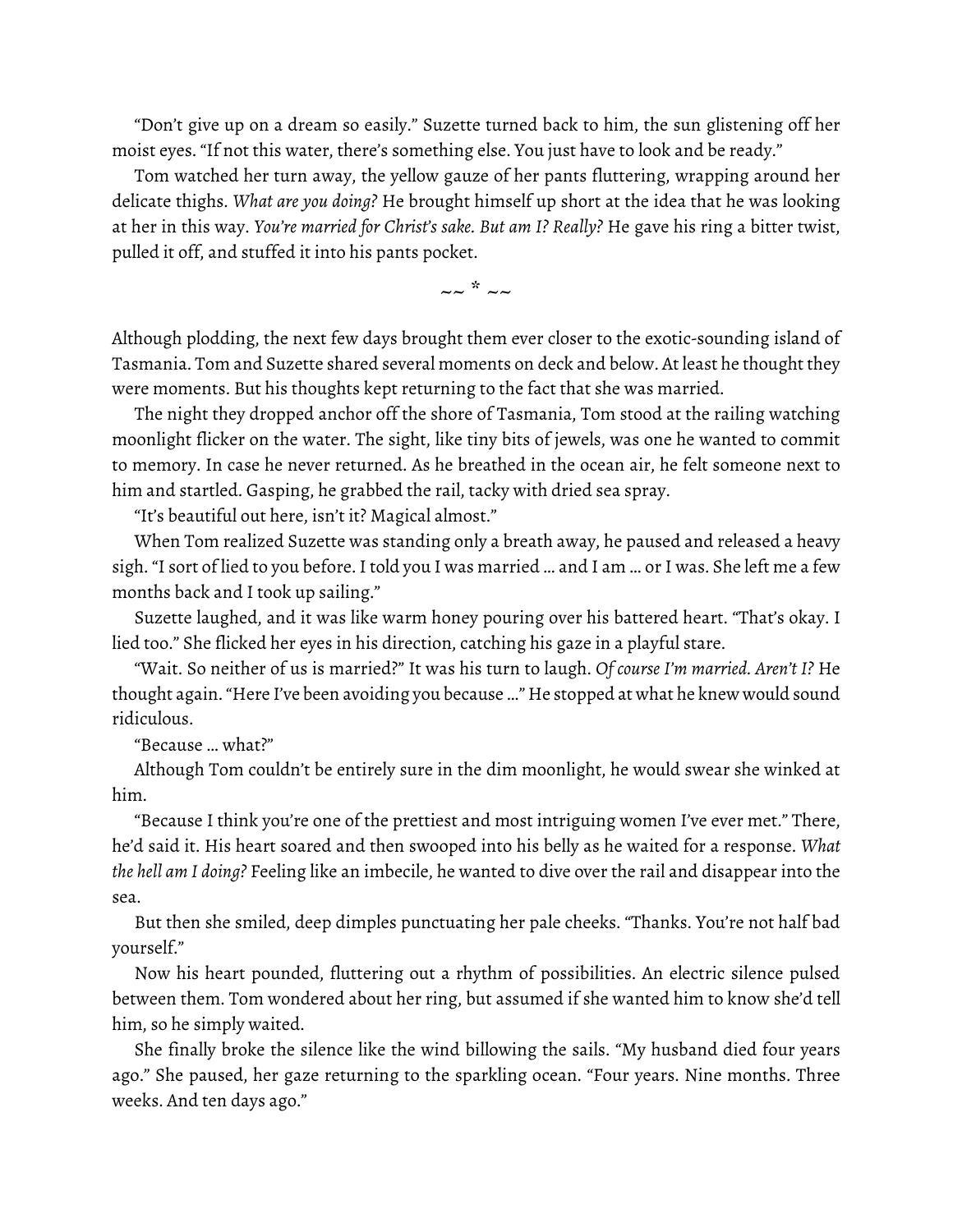"I'm … so sorry."

She shook her head. "Don't be. I found out he wasn't the man I'd believed him to be. A whole closet full of secrets. Left me an insane amount of money I didn't even know he had."

She huffed out a heavy sigh before continuing. "I spent a year sitting around our cottage in Galway, wallowing and wondering about all the things I hadn't known about the man I'd married. Until I bored even myself. Fifty was too young to do nothing, so I joined the Peace Corps and went to Tanzania. I remembered how much I'd loved the country and its people when we went there on safari several years ago. After six months, I returned to Ireland, sold the house and almost everything I owned and moved there permanently." She shrugged before continuing. "No kids, parents gone, nothing that would tie me to Galway."

"And here I thought *my* mid-life crisis was intense."

She moved closer and leaned her head on his shoulder. Tom lifted an arm and placed it around her waist, hesitantly, trying to not scare her off. Instead of pulling away, she nuzzled into the crook of his arm, before shifting and gazing up at him.

His body knew before his mind what he was going to do and he leaned in, kissing her softly, as if it was the most natural thing. He was alive. For the first time in a very long time, something beyond sailing exhilarated him and lifted him to a dizzying height.

They stayed entwined, lips exploring for what seemed like a long time. The sound of someone clearing their throat caused Tom to look up. Agwe was disappearing around the side of the cabin toward the hatch. Tom laughed and leaned back, staring into Suzette's eyes.

"What do you do for the Peace Corps?"

"I work with this amazing organization called Save The Rain."

Tom wrinkled his brow while a new idea about water tickled his brain, and asked, "How does one save the rain?"

"I use my engineering background to help villages gather water so school children don't have to spend so many hours each day doing it. It's challenging, but more rewarding than anything I've ever done."

Tom shook his head. "School children?"

"Tanzania is this amazing country, but it is incredibly poor. Many villages have no access to potable, running water. It's quite a sight to drive through rural areas and see people of all ages walking alongside the road carrying jerry cans. Instead of attending a full day of school, many children walk to and from distant gathering locations to help their families have enough clean water."

Tom's mind drifted back to his home in Georgia and long weekends spent watering his quarter-acre of green grass. Well, green if he watered it. If he didn't, it would scorch and turn brown. He was suddenly consumed with guilt over his wastefulness.

"I had no idea. I've really never been anywhere except home and," he said, waving his arm toward the rest of the ship, "and here."

"You should really get out more. There's a whole world of adventure a plane ride away."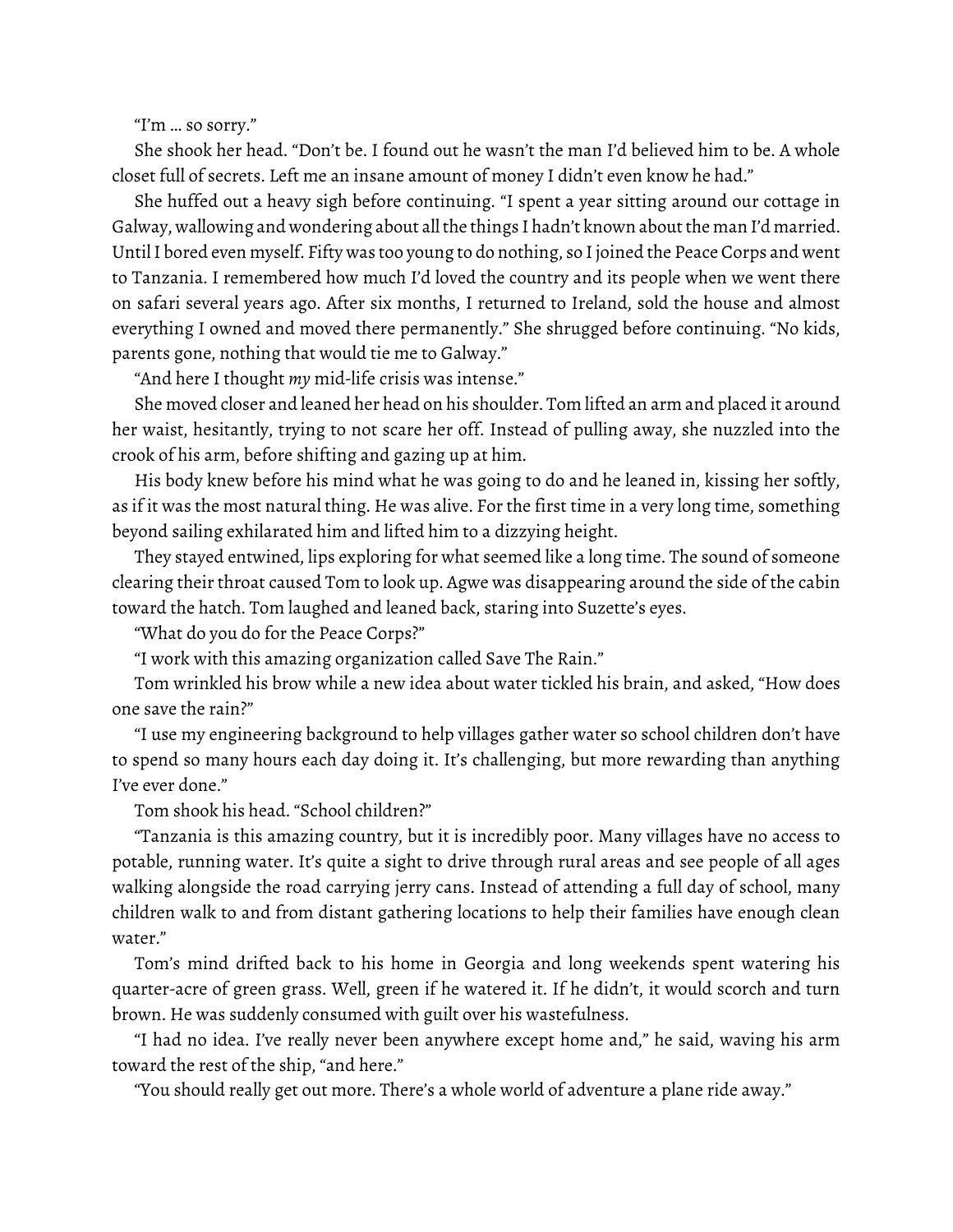"I always wanted to go to Africa when I was a kid. I'd watch Wild Kingdom, pretending to be one of the big cats chasing a hyena."

"The Maasai call the Serengeti 'land that goes on forever' or 'endless plain.' The land stretches for miles, broken only by scattered acacia trees. In dry season it looks like an undulating sea of tawny brown as the breeze flutters the tall prairie grasses. You could drive right past a lioness without ever seeing her because her color blends perfectly."

"Really? They're just roaming around loose?"

Suzette laughed. "It's not a zoo. People pay big money to go on camera safari to see the wildlife. I've been a few times, always a different park. But if I go to the Serengeti, it's always with my brother, Proseba."

"You have a brother in Africa?"

She laughed again. "Not my literal brother. He adopts everyone who safaris with him. You spend a lot of time together and he makes it fun. I've been on the Serengeti three times now twice to see the great migration of wildebeest and once during the dry season. The different seasons make it like going to two entirely unique places."

Tom listened, his mind painting a picture from her words.

"I would love to do that sometime," Tom said, wondering when that time might be. The idea of driving around amidst wild beasts chilled him. "What kinds of animals can you see?"

"Many of the larger tour groups—those in buses, mostly—seek the Big Five—lions, leopards, rhinos, African elephant, and the deadly Cape buffalo. Tour companies actually stole that phrase from African hunters. They refer to these as the five most dangerous animals to hunt on foot."

Tom looked at her thinking she must be trying to fool him. "Buffalo are that dangerous?"

"The first time I stayed in a mobile tent camp, I met a young Maasai warrior who was our guard. We weren't allowed to walk alone in camp after dark and the first night as he walked me to my tent, he shone his flashlight into some bushes far ahead. He said, 'Buffalo. Very dangerous.' When I asked him what he was most afraid of he waved his hand toward the hidden creature. 'Buffalo. Many hunter killed—more than all other animals.'

"I could hear snorting and foot stomping coming from the bush. He told me 'Maasai warrior not fear lion' and explained that lions were actually afraid of them, because they used to hunt the males with nothing but a single spear, returning with its head, in order to become a man."

"Wow. I had no idea." The night winds shifted and picked up, whipping the tethered sails above his head.

"What do they call a gazelle on the Serengeti?"

Tom looked at her, puzzled. "Uh, a hooved deer?" he replied, shrugging his shoulders.

"Cheetah Burger." Her laughter bounced off the night sky, delighting Tom.

She stifled a yawn and Tom said, "I guess it's getting late."

She took his hand and leaned in to kiss him. "Not *too* late."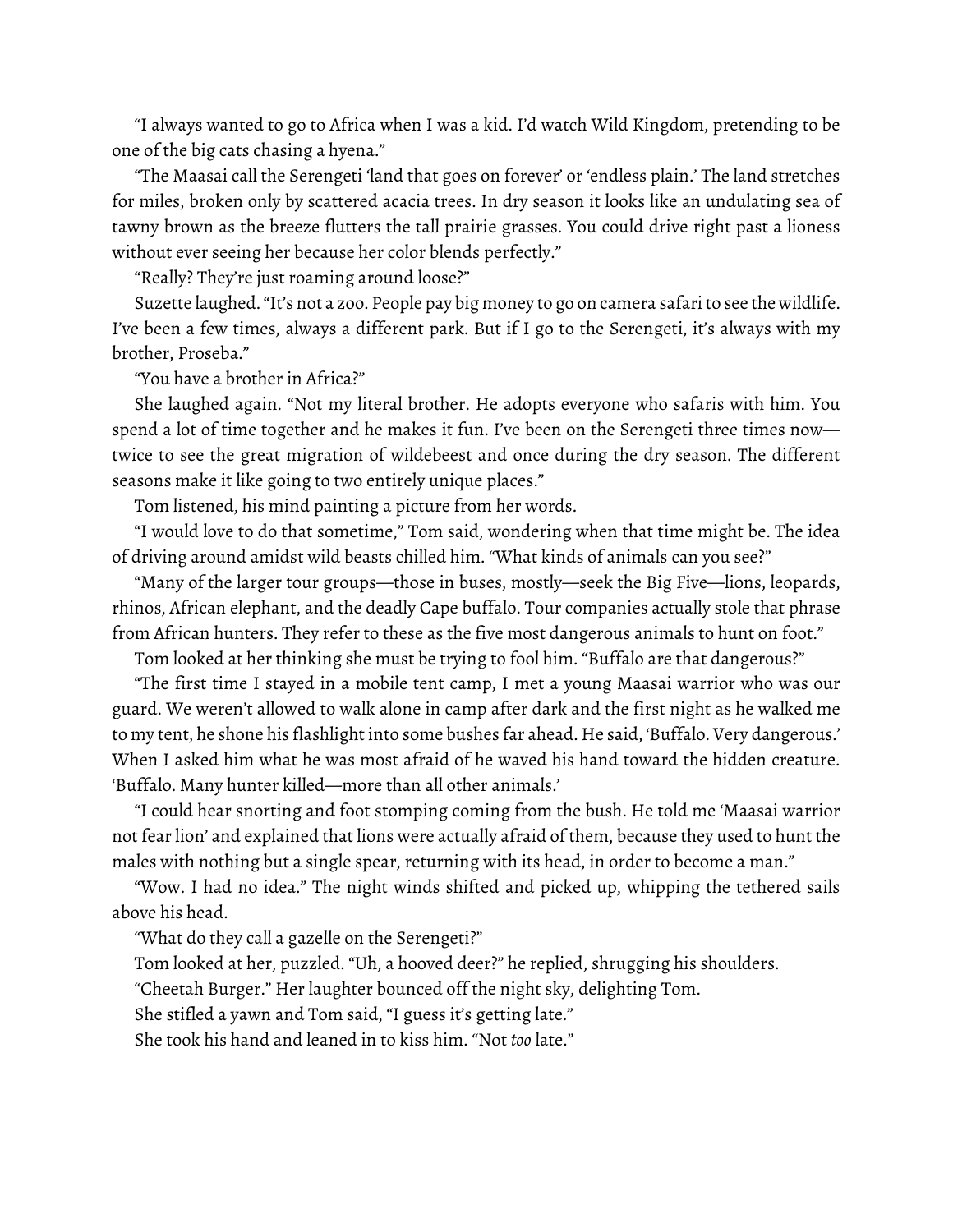Her intense gaze met his, leaving no doubt she wanted him to join her. He followed her to her stateroom and quietly closed the door behind him, leaving his former married self behind forever.

 $\sim$  \*  $\sim$   $\sim$ 

A blaring foghorn yanked Tom from a deep sleep and he awakened to find himself curled around Suzette's tiny frame. It felt right. Right in a way Anne never had. Sex with Anne had been perfunctory, when it happened at all. She had been his first. His only. Never had he questioned whether he was missing anything. Now, he knew he'd been missing everything.

Suzette stirred and rolled toward him. "Guess that means it's time."

"We could … uh … call in sick."

"Are you kidding?" She laughed and rose with seemingly no inhibition whatsoever, despite her fully exposed, alabaster skin. "It's Tasmania—one doesn't sleep through Tasmania!"

Tom, however, wrapped a sheet around himself, watching her every move, as she slid into blue gauze pants and shirt.

"Come on. We don't want to miss the transport."

"You go ahead. I'll be right there."

"Suit yourself," she said, and stepped out of the room.

Once she was gone, Tom dressed quickly. He peeked both ways outside her door before racing to the head. *Good, no one saw me.* This thought was immediately followed by, *who cares? I'm a grown man and if I want to sleep with a beautiful woman, no one has a right to say I can't.* He ran to his room and threw on clean clothes.

They spent the next three days wandering the island, often just the two of them, sneaking away from the others, exploring on their own, while exploring each other. A plan began to form in Tom's mind.

At the end of the third day, they walked back to the dock, arm in arm. Tom's entire body buzzed with the excitement of this new experience. Before he could reveal his plan to Suzette, she pulled him to her.

"I'm too old for games." Suzette paused and tilted her head, studying him. "Come back to Tanzania with me. Save the Rain can always use an experienced project manager." She paused again, hesitating. "Unless, you're in a hurry to get back home."

Tom creased his brows into a puzzled frown. "I could do that? Don't I need some kind of work visa or something?"

"You can stay in the country up to three months on a travel visa. Come with me and learn more. If you like it, you can work out the details. And by the way, we're all volunteers."

"That's not a problem."

"Then it's settled." She turned and climbed into the skiff that would take them back to the ship for the final eleven hour sail back to Sydney.

*Settled? How can it be settled? Can I really simply not go home? Do other people do this kind of thing?*